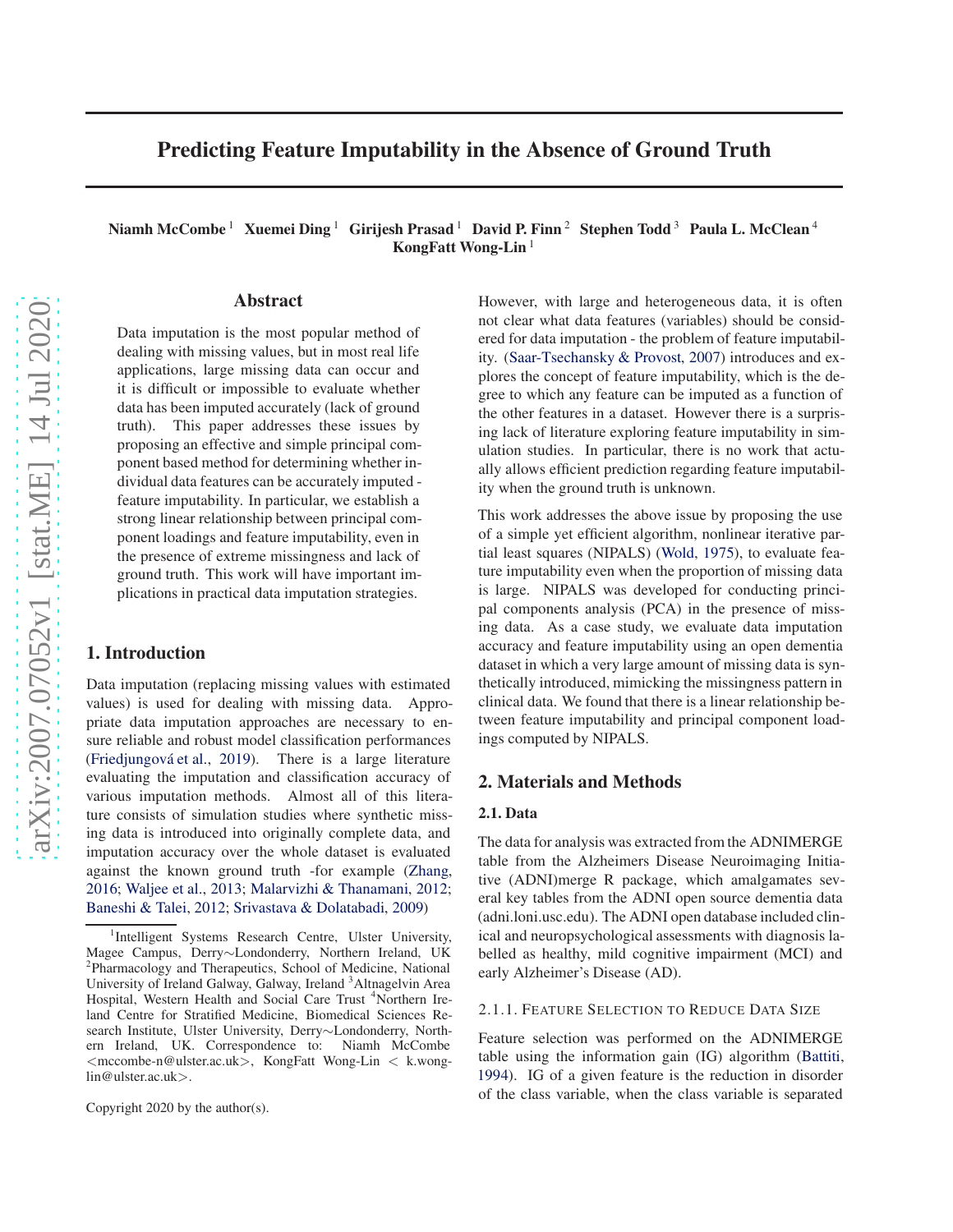according to that feature. We used the IG implementation in the FSelector R package [\(Romanski et al.,](#page-4-0) [2018\)](#page-4-0). Feature selection was used here to reduce the large size of the original dataset. Multivariate feature selection which optimises for orthogonality among selected features was not used as we wish to simulate real world clinical data which may have many highly correlated features. The 8 Cognitive and Functional Assessments (CFAs) which had the highest IG with respect to CDR-SB (clinical dementia rating - sum of boxes, an objective measurement of disease severity - see [\(Ding et al.](#page-4-0), [2018\)](#page-4-0) were selected). Gender and Age were also included in this base dataset. The variables selected included subscales of the Everyday Cogni-tion scale [\(Farias et al.](#page-4-0), [2008](#page-4-0)) ( $E \text{coq*}$ ), the Montreal Cognitive Assessment [\(Nasreddine,](#page-4-0) [2005](#page-4-0)) (MOCA), and Logical Memory - Delayed Recall from the Weschler Memory Scale [\(Weschler & Stone](#page-4-0), [1997](#page-4-0)) (LDELTOTAL).

#### 2.1.2. INTRODUCTION OF MISSING VALUES

We mimicked a missingness pattern observed in data from our local memory clinic. Missing values were synthetically introduced into the CFA variables in the base dataset. No missingness was introduced into Gender or Age. The missingness introduced was the MAR (missing at random) type, increasing with disease severity with a formula  $P_{miss} = 0.48 \pm (0.06 * MMSE)$ , where  $P_{miss}$  is the probability of any given value being missing, and MMSE was the normalised Mini Mental State Examination [\(Molloy & Standish](#page-4-0), [1997\)](#page-4-0) score in ADNIMERGE. MMSE was used in the formula due to its common use in both clinical and open datasets. The 0.48 was implemented to provide 48% missingness among the CFA variables. In total, 10 synthetic datasets with different random missing patterns were generated, to ensure robustness in the results.

#### 2.2. Analysis

#### 2.2.1. PRINCIPAL COMPONENTS ANALYSIS

We performed PCA on the base dataset using the princomp command built in to the stats package in R [\(R Core Team](#page-4-0), [2019](#page-4-0)). Correlation (not covariance) method was used. Number of principal components was not specified in advance.

#### 2.2.2. MISSING DATA IMPUTATION

We used various algorithms to impute the synthetic datasets.

- Mean imputation imputation of column mean, a computationally simple baseline.
- Median imputation imputation of column median, as above.
- Predictive mean matching (PMM) from the multivari-

ate imputation via chained equations (MICE) package in R [\(Buuren & Groothuis-Oudshoorn,](#page-4-0) [2010\)](#page-4-0). PMM is the default method for MICE, the most commonly used multiple imputation package. It is a multiple imputation method and we used the mean of 15 PMM outputs to calculate imputation accuracy. PMM takes a random draw from the posterior predictive distribution of the coefficients of a regression of observed values for each variable x on the other variables, to produce a new set of coefficients. These are used to predict x for both missing and observed values. Multiple imputations for each missing x are taken from cases with observed x where predicted x is close in value.

- missForest imputation [\(Stekhoven & Buehlmann](#page-4-0), [2012\)](#page-4-0) from the missForest package [\(Stekhoven,](#page-4-0) [2013\)](#page-4-0) which is a popular iterative imputation method using Random Forest (RF)[\(Breiman](#page-4-0), [2001](#page-4-0)) models. missForest begins with mean imputation. An RF model using observed values in each column as the dependent variable and all the other columns in the dataset as independent variables is built to impute missing values for each column in turn, until convergence.
- Probabilistic principal component analysis (PPCA) [\(Tipping & Bishop,](#page-4-0) [1999\)](#page-4-0) is a probabilistic extension of principal component analysis, which uses a maximum likelihood(ML) approach to estimating the parameters of the latent variable model underlying the data. The probabilistic component allows for estimation of missing values. PCA can be seen as a special case of PPCA where the covariance of the error terms in the PPCA model is zero. An Expectation Maximisation (EM) iterative algorithm is used for ML estimation. We used the implementation in the PCAmethods [\(Stacklies et al.,](#page-4-0) [2007\)](#page-4-0) package in R with 3 principal components specified as determined by the kEstimate function.
- Bayesian principal component analysis (BPCA) [\(Nounou et al.](#page-4-0), [2002\)](#page-4-0) s a computationally complex approach using Bayesian methods for PPCA component estimation. 3 principal components were specified. The implementation in the PCAmethods [\(Stacklies et al.](#page-4-0), [2007](#page-4-0)) package was used.
- Nonlinear iterative partial least squares (NIPALS) [\(Wold,](#page-4-0) [1975\)](#page-4-0). NIPALS uses an alternating least squares algorithm to iteratively compute the scores and loadings of the first principal component (PC1), then PC1 is subtracted from the dataset and scores and loadings for the second principal component (PC2) are calculated, etc. NIPALS deals with missing values by using weighted regressions with missing values weighted at null. The implementation in the nipals [\(Wright,](#page-4-0) [2020\)](#page-4-0) package was used; the number of principal components was not specified in advance.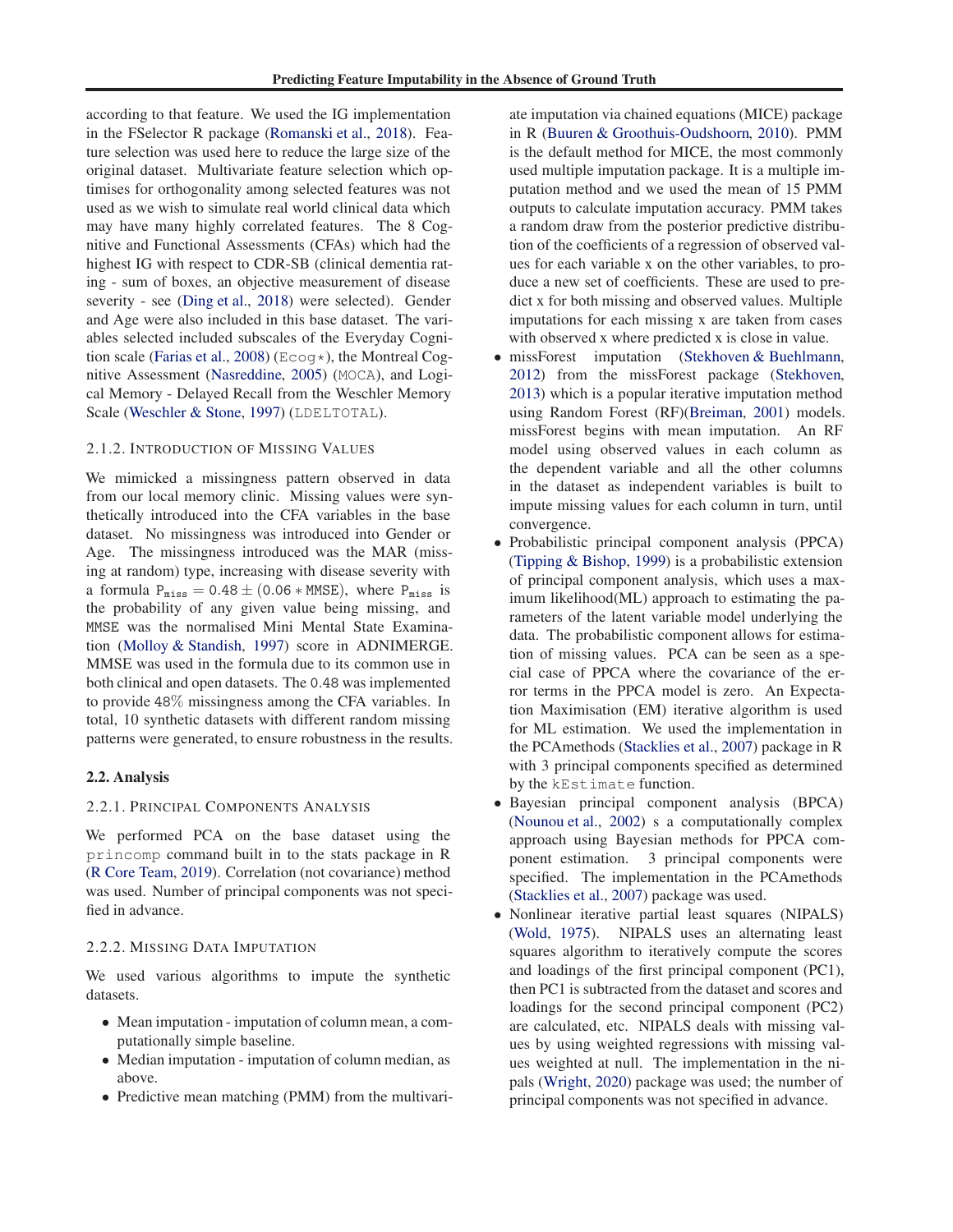The  $\mathbb{R}^2$  of the linear regression of the imputed values on ground truth (complete data) was used as a measure of imputation accuracy, with values ranging from 0 to 1 (poorest to highest in accuracy, respectively). The mean, minimum and maximum  $R<sup>2</sup>$  measurements from each of the 10 synthetic datasets were obtained. The average imputation  $R<sup>2</sup>$  of each individual variable using the missForest and PMM15 algorithms was also calculated.

#### 2.2.3. REGRESSION ANALYSIS

The missForest and PMM15 imputation  $\mathbb{R}^2$  values for each CFA feature were regressed on the PC1 loadings of the full dataset with no missing values (calculated using the correlation method.) Further linear regression analyses was performed for each of the 10 datasets with synthetic missing values. missForest  $R^2$  values for each feature were regressed on the PC1 loadings as calculated by the NIPALS method.

#### 2.3. Software and Hardware

The above analyses and algorithms were run within R Studio version 1.146 on a Windows machine with R version 3.5.2[\(R Core Team,](#page-4-0) [2019\)](#page-4-0) installed.

## 3. Results

## 3.1. Feature Selection and PCA Results

The 8 CFA features selected by IG and their loadings on the the first three principal components (PC1-PC3) are shown in Table 1. We find that most of the CFA variables selected (EcogSPTotal, EcogSPMem, LDELTotal, EcogSPLang, MOCA, EcogSPPlan, EcogSPVisspat) are loaded on PC1. PC2 is dominated by Gender and Age. The variable EcogPtTotal is loaded most strongly on PC3. The remaining principal components could be considered noise and are not shown in Table 1. This latent variable structure makes some intuitive sense as EcogPtTotal is the only selected Ecog\* assessment which is completed by the patient; the others refer to study partner assessments.

## 3.2. PCA based imputation methods outperformed by RF and PMM

Using the synthetic missing datasets, we performed various imputation methods. We found that the Predictive Mean Matching (PMM) and Random Forest (RF) imputation methods provided the highest  $\mathbb{R}^2$  when tested against the complete dataset (ground truth) (Figure 1). We then investigate feature imputability by calculating the imputation  $R<sup>2</sup>$  of individual feature imputed values regressed against ground truth - feature imputability  $R^2$  results for missFor-

Table 1. Variable loadings on the first 3 principal components, and missForest feature imputability  $R^2$ 

| <b>VARIABLE</b> | PC <sub>1</sub> | PC2      | PC <sub>3</sub> | $R^2$ |
|-----------------|-----------------|----------|-----------------|-------|
| $CDR-SB$        | 0.322           | 0.012    | 0.304           | n/a   |
| Gender          | 0.0719          | $-0.679$ | 0.195           | n/a   |
| Age             | 0.079           | $-0.693$ | $-0.303$        | n/a   |
| EcogSPTotal     | 0.390           | 0.071    | $-0.194$        | 0.862 |
| EcogSPMem       | 0.368           | 0.045    | $-0.068$        | 0.821 |
| LDELTOTAL       | $-0.316$        | 0.017    | $-0.296$        | 0.775 |
| EcogSPLang      | 0.352           | 0.0350   | $-0.148$        | 0.763 |
| MOCA            | $-0.297$        | 0.144    | $-0.177$        | 0.682 |
| EcogSPPlan      | 0.356           | 0.103    | $-0.285$        | 0.797 |
| EcogSPVisspat   | 0.346           | 0.123    | $-0.306$        | 0.791 |
| EcogPtTotal     | 0.1959          | 0.0590   | 0.648           | 0.443 |



Figure 1. Imputation  $R^2$  of imputation methods. Left-to-right groupings: mean, median, missForest, predictive mean matching average of 15 (PMM15), probabilistic principal component analysis (PPCA), Bayesian principal component analysis (BPCA), nonlinear iterative partial least squares (NIPALS). Least imputable feature imputation  $\mathbb{R}^2$ , ECogPtTotal, light grey bars. Most imputable feature imputation  $\mathbb{R}^2$ , ECogSPTotal, dark grey bars. Overall imputation  $\mathbb{R}^2$ , black bars.

est are shown in Table 1, column 4 (Gender and Age, which are readily accessible in clinical data, and CD-RSB, the class variable, were not imputed). We find that missForest and PMM15 are the best performing imputation methods when measured against ground truth, outperforming all the PCA based methods. NIPALs is the best performing PCA based imputation method over the whole dataset. The feature imputability  $R^2$  of the most and least imputable features (ECogSpTotal and EcogPtTotal) is also shown in Figure 1, in light grey and dark grey bars respectively.

# 3.3. Feature imputability highly correlated with principal component loadings

To explore the nature of feature imputability further, we hypothesise that feature imputability may be linked to the correlation of the features, as multivariate imputation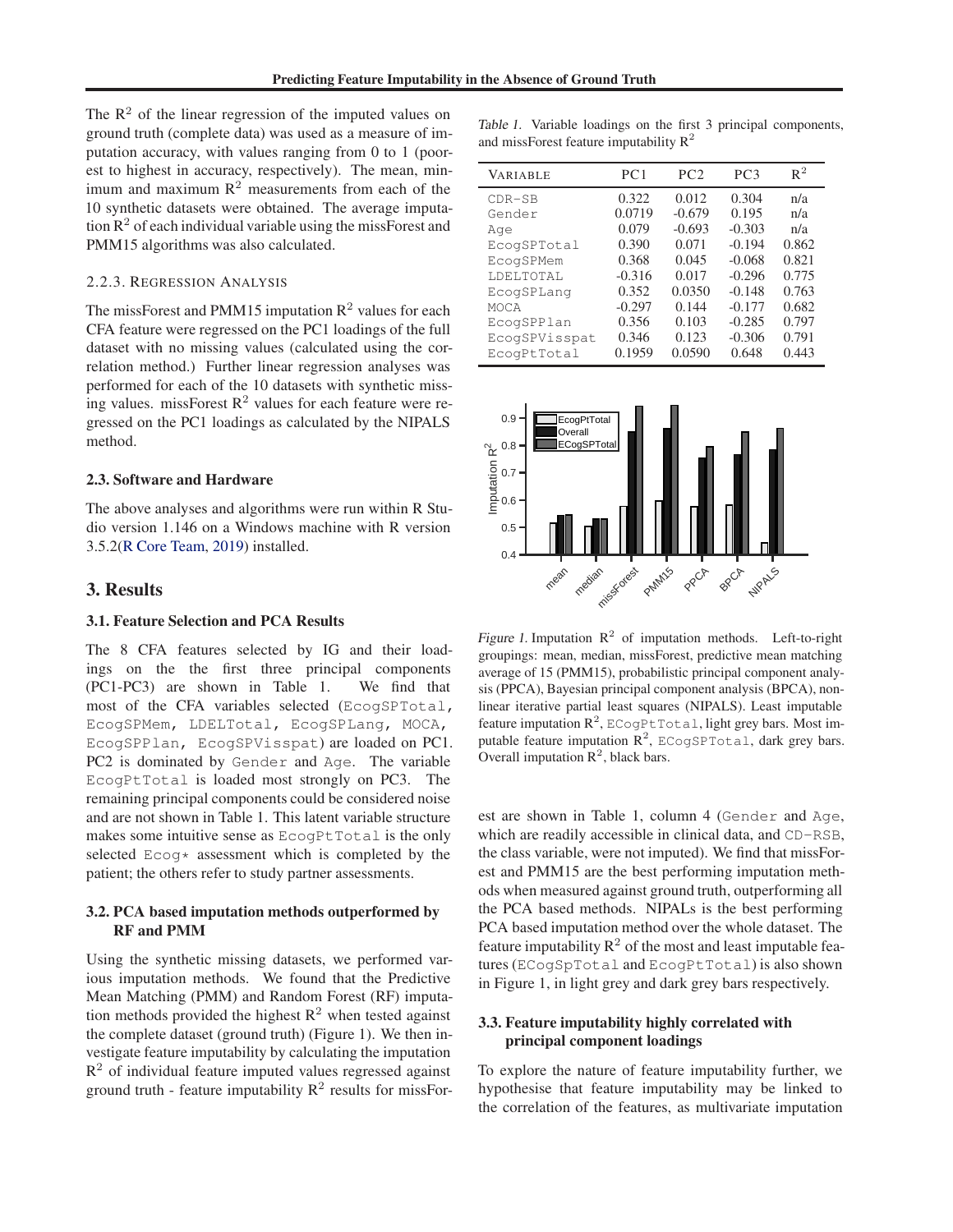algorithms predict each missing value as a function of the other features in the dataset [\(Stekhoven & Buehlmann](#page-4-0), [2012;](#page-4-0) [Buuren & Groothuis-Oudshoorn,](#page-4-0) [2010\)](#page-4-0). Therefore we hypothesise that PCA methods may provide information about feature imputability. To explore this hypothesis we regress feature imputability based on the best performing imputation methods (PMM15 and missForest) on the PC1 loadings (by correlation) of the complete dataset.

Figure 2 shows the relationship is almost exactly linear with  $R^2 = 0.0.98p = 1.5x10^{-6}$  when imputation  $R^2$ by variable of missForest(imp) is regressed on PC1 loadings(PC1). The resultant regression equation is  $\text{imp}_x = 1.9PC1_x + 0.19$  where x is a feature in the dataset. The regression using the imputation R<sup>2</sup> The regression using the imputation  $\mathbb{R}^2$ by feature of PMM15 imputation looks similar, with  $R^2 = 0.987$ , p = 7.5x10<sup>-7</sup>. The least imputable variable, ECogPtTotal, is furthest from the regression line, and more accurately imputed than the regression would predict.



Figure 2. missForest imputation  $R^2$ by variables linearly regressed on PC1 loadings of the complete dataset.  $R^2 = 0.98, p = 1.5x10^{-6}$ 

# 3.4. Strong relationship persists under extreme missingness and absence of ground truth

To determine whether it is possible to predict variable imputability even in the absence of ground truth and under conditions of large missing data, we use NIPALS, which performed the best out of the PCA based imputation methods, to calculate PC1 loadings for the missing synthetic datasets. For each dataset, we regress missForest imputation  $\mathbb{R}^2$  on PC1 loadings. The predictive power of PC1 loadings for variable imputability is still very strong, with  $R<sup>2</sup>$  for the synthetic datasets within range 0.8 – 0.95. Once again the ECogPtTotal variable lies furthest from the regression line in all cases. An example regression, with  $R^2 = 0.0.9116, p = 2.24x10^{-4}$  is shown in Figure 3.



Figure 3. missForest  $R^2$  by variable linearly regressed on NIPALS PC1 of a missing value dataset.  $R^2 = 0.9116$ ,  $p = 2.24x10^{-4}$ .

#### 4. Discussion

We have found that feature imputability [\(Saar-Tsechansky & Provost,](#page-4-0) [2007\)](#page-4-0) can be highly predicted from the principal component loadings on the dataset (Figure 2). As far as we know, this is the first time that such a relationship has been established. This strong relationship persists even when principal components are predicted from data with extreme (48%) missingness (Figure 3). This means that even when the ground truth is not known, it is possible to predict with high accuracy which variables in this dataset can be accurately imputed. This simple yet accurate determinant of feature imputability could conveniently inform the decision on whether to impute a feature or omit it from a data model early in the pre-processing stage, and has the potential to inform further analysis of imputed datasets.

The logic underlying this strong relationship is that most of the correlations between variables in a dataset are captured by PC1, therefore loadings on PC1 explain how much a feature can be predicted from a basic linear model of other features in the dataset. Given that multivariate imputation methods impute each variable as a function of other variables in the dataset, PC1 may therefore provide an early glimpse of feature imputability. Where some features sit above the regression line, the imputation model for that feature has performed better than a simple linear combination of the other variables could achieve.

Future work will investigate different datasets, different types of missingness, and variations of current methods such as nonlinear PCA. We also plan to investigate strategies for handling less-imputable features, by designing data processing pipelines which specifically account for feature imputability. Overall, our work may potentially have important implications in practical data imputation strategies.